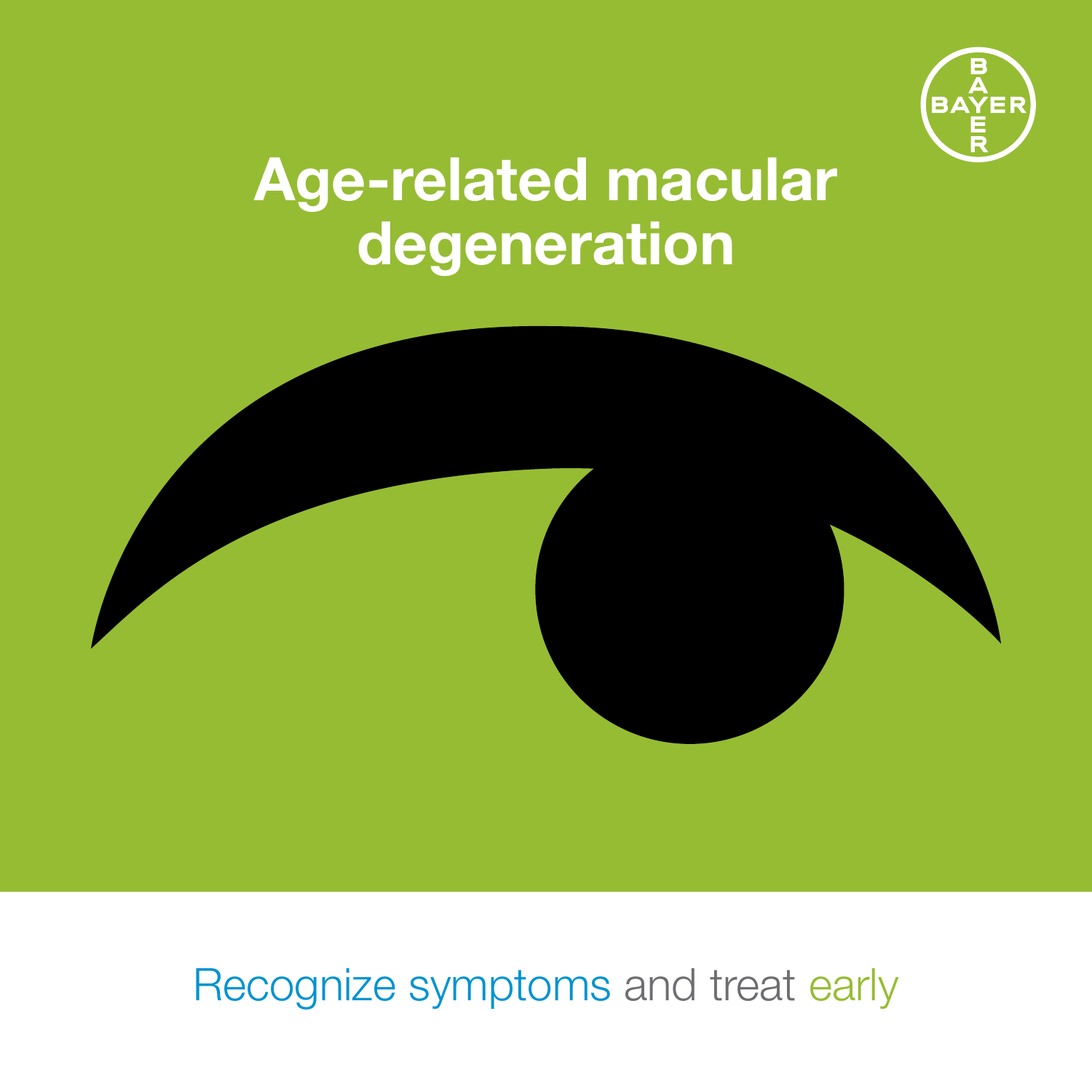Bayer's Medinfo will help you with all questions related to Bayer products.

Telephone 020 785 8222 (on weekdays from 9 am to 3 pm) medinfo@bayer.fi

Bayer Oy Keilaranta 12, 02150 Espoo PO BOX 73, 02151 HELSINKI Telephone 020 785 21

### **Contents**

| WHAT IS AGE-RELATED MACULAR DEGENERATION? | 3  |
|-------------------------------------------|----|
| <b>RISK FACTORS</b>                       | 5  |
| <b>PREVENTION</b>                         | 5  |
| RECOGNIZE SYMPTOMS EARLY                  | 6  |
| <b>TREATMENT</b>                          | 8  |
| INDEPENDENT LIFE DESPITE THE DISEASE      | 10 |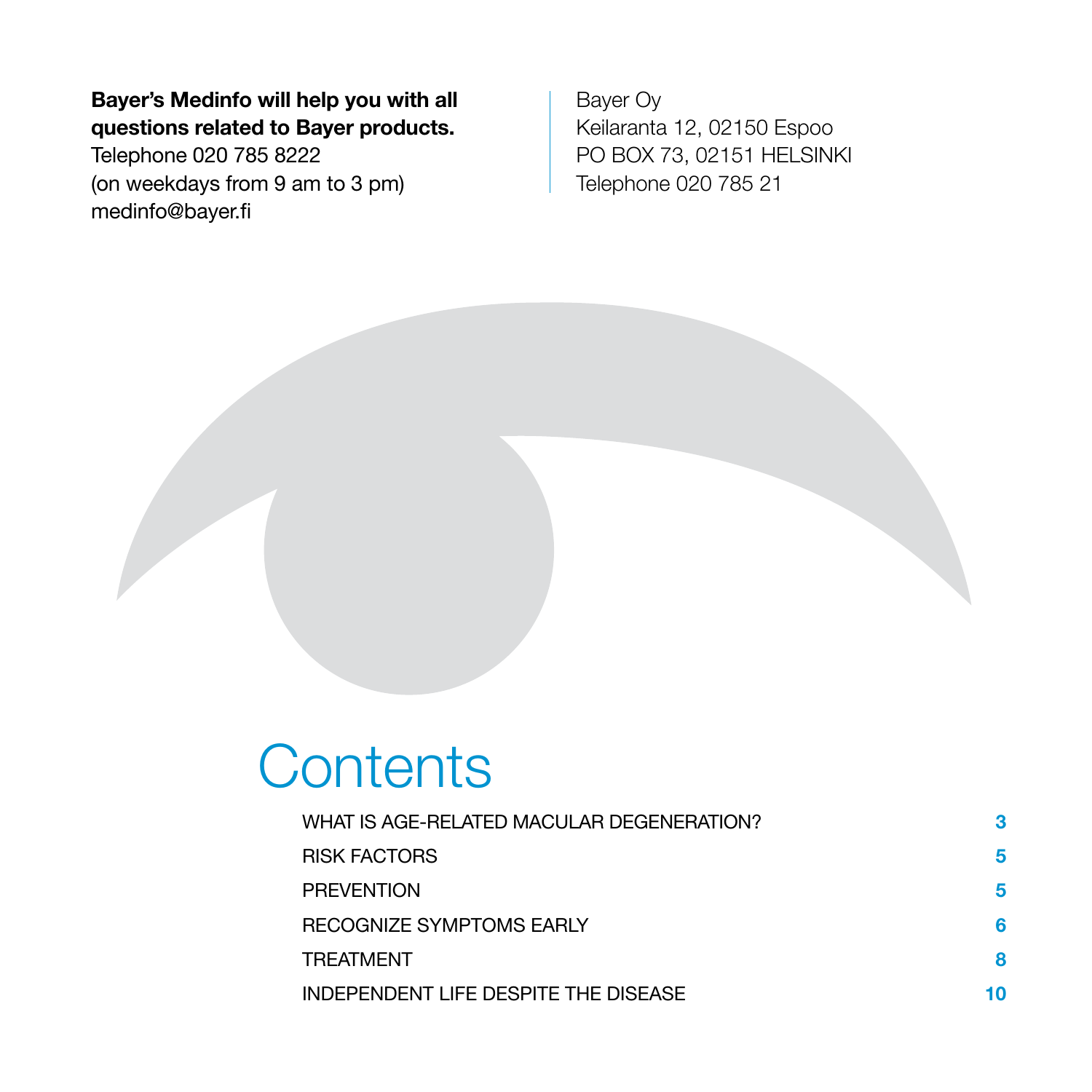AGE-RELATED MACULAR DEGENERATION, AMD, is a disease related to aging that gradually damages the region of acute vision, i.e. macula, but does not cause any pain. The region of acute vision is necessary for tasks requiring accuracy, such as reading, facial recognition and driving a car.

Macular degeneration is the most significant cause of vision loss in western countries. It is estimated that age-related macular degeneration occurs in about 10% of over 60-year-olds and in about 30% of over 80-year-olds.1

There are two types of age-related macular degeneration: dry and wet. Dry age-related macular degeneration is clearly more common: it constitutes 80–90% of all cases.<sup>2</sup> In dry AMD, the symptoms are often milder and progression is slower than of wet AMD.

In the early phases of the disease, the so called drusen, i.e. extracellular deposits, are accumulated under the retina. The drusen may vary in size and quantity. Over time this condition may develop into dry age-related macular degeneration. In advanced dry age-related macular degeneration, there is an increase in the quantity and/or size of drusen. This is associated with the weakening of light sensitive cells, the region of acute vision and the surrounding tissue. This may cause vision problems.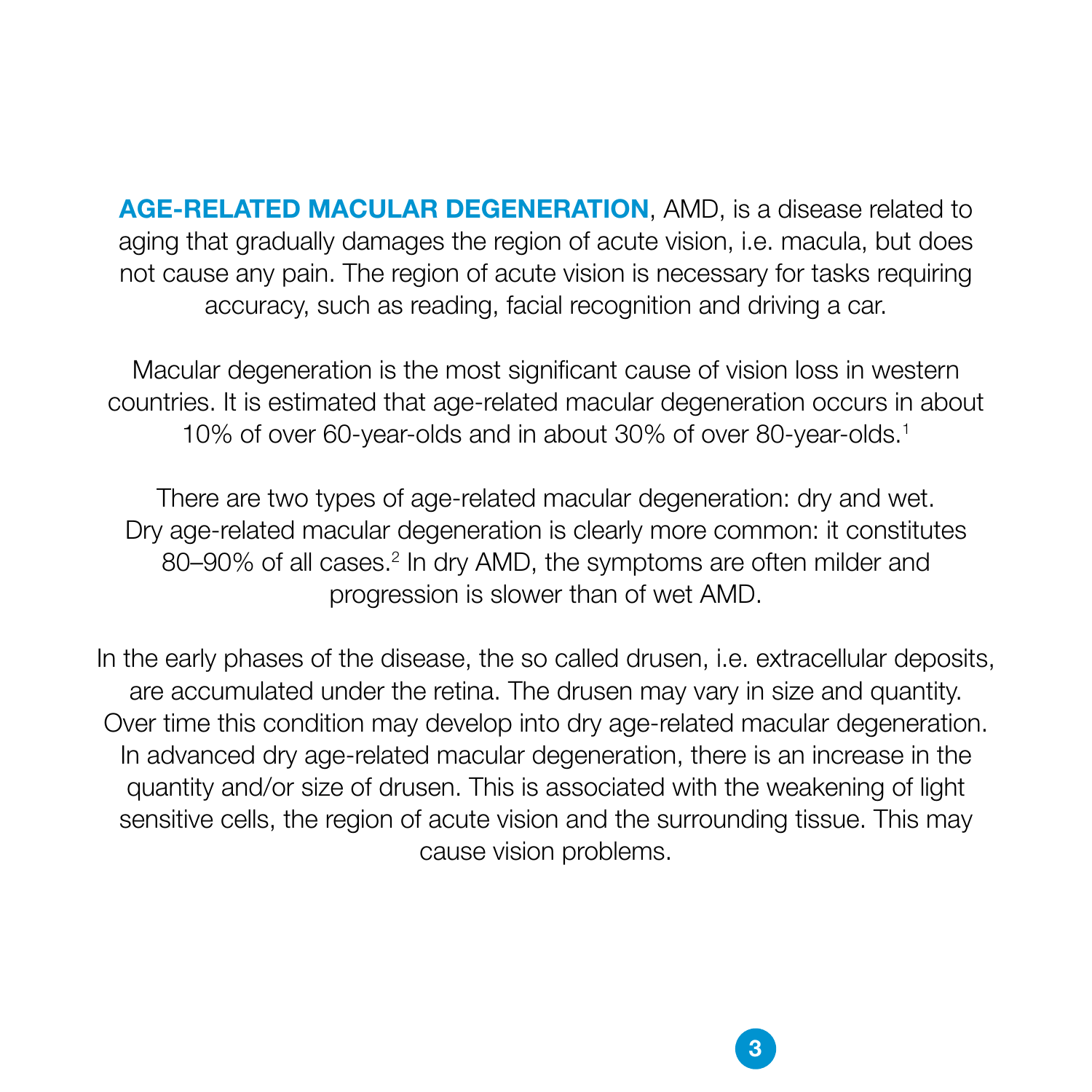Age-related macular degeneration may develop in one or both eyes. When it affects only one eye, it is more difficult to notice vision loss because the "better eye" works harder to compensate for the affected eye. For this reason you should visit an ophthalmologist regularly.

Although there is currently no treatment for dry agerelated macular degeneration, the U.S. Food and Drug Administration found in its AREDS study<sup>3</sup> that a vitamin supplement containing antioxidants and zinc may reduce the risk of AMD and associated vision loss. You should discuss the risks and benefits of vitamin supplements with your treating ophthalmologist.

If dry AMD is detected in the eyes, the situation is monitored closely in order to discover any possible changes that are indicative of wet AMD. If left untreated wet AMD progresses rapidly and may result in significant loss of central vision. Early diagnosis and regular treatment often help to preserve vision and in some cases it may be possible to restore the already existing vision loss. Unlike dry AMD, the wet type AMD can be treated – read more from this guideline.

- *1. Seppänen M. (2013) Silmänpohjan ikärappeuma (makuladegeneraatio). Lääkärikirja Duodecim*
- *2. Kostea silmänpohjan ikärappeuma (AMD). Käypä hoito–suositus (2016). www.kaypahoito.fi*

4

*3. Age-Related Eye Disease Study Research Group. Arch Ophthalmol. (2001). 119(10):1417-36.*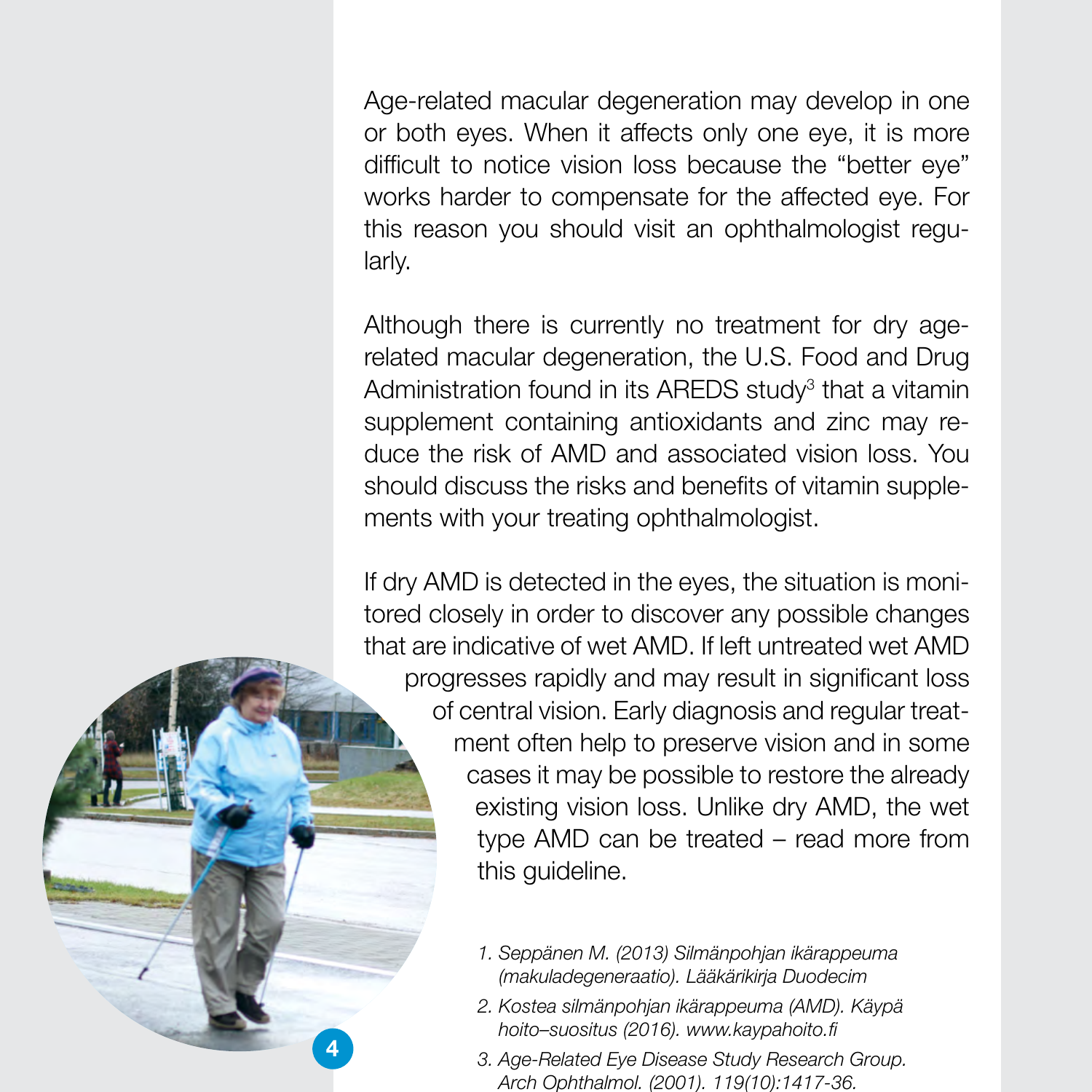# AMD risk factors

THE BIGGEST RISK FACTOR OF AMD is age. Also being female increases the risk. Over 60-year-olds have a much greater risk of developing AMD compared to middle-aged people. With an aging population, chronic diseases such as AMD become more common. Hereditary predisposition increases the risk of AMD. For this reason regular eye examinations are important if you have a family history of AMD.

## Prevention

#### YOU CAN REDUCE THE RISK OF DEVELOPING

**AMD** by stopping smoking, exercising regularly and eating plenty of vegetables and fruit. Obesity, diabetes and cholesterol are predisposing factors. The risk can also be reduced by decreasing exposure to strong UV light by using effective sunglasses and hats that protect your eyes.

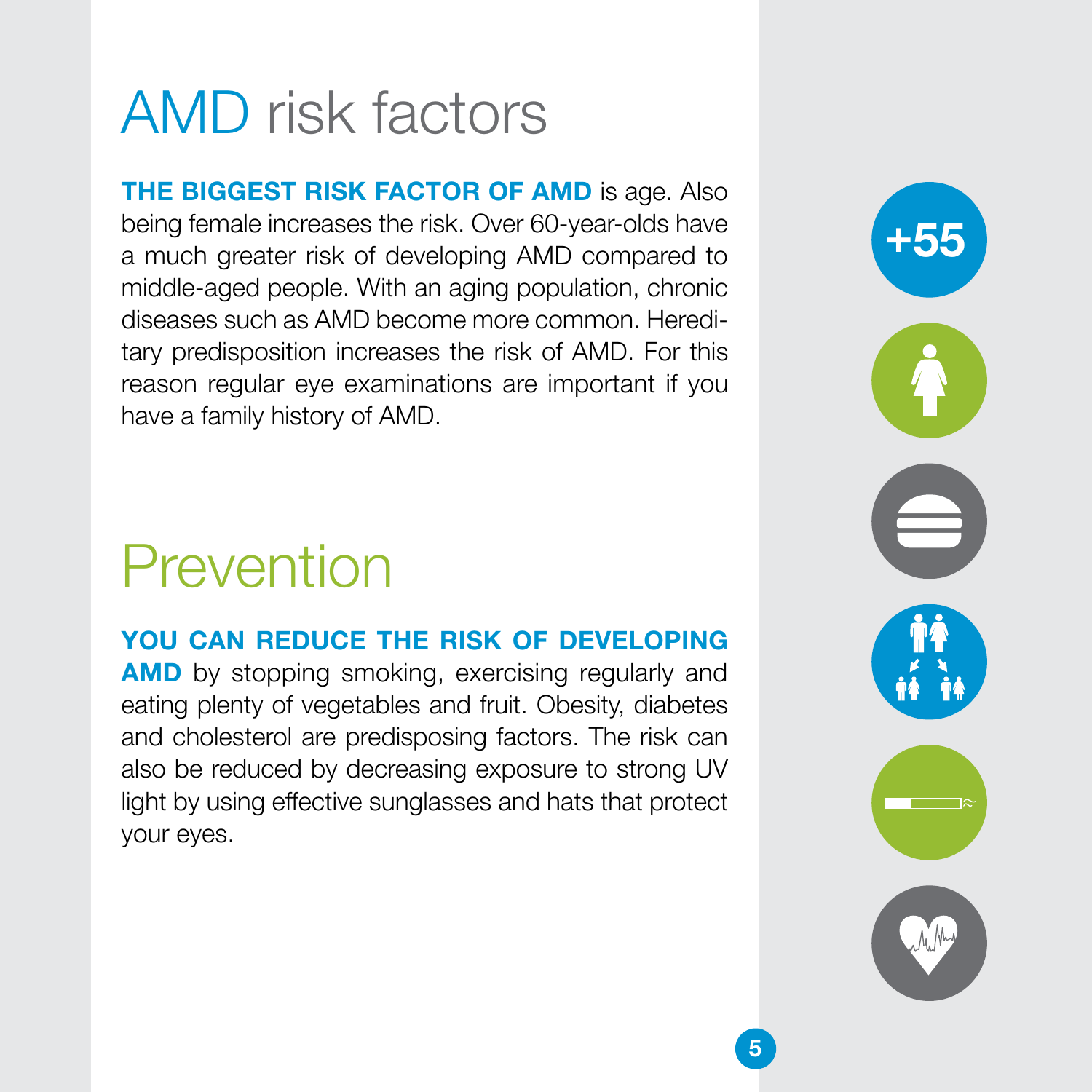## Recognize symptoms early

In wet AMD, abnormal blood vessels that leak blood and fluid develop under the region of acute vision i.e. macula. If untreated, this condition results in scarring of the retina and vision problems.

IDENTIFYING WET AMD is not always simple but distortion of straight lines or blind spots appearing in the field of vision may be indicative of this condition. Patients with wet AMD may also perceive the size of images to be altered. This is noticed best as altered character size or disappearance of characters while reading. Facial identification becomes often difficult and the exact outlines of objects may be blurred.

SYMPTOMS OF WET AMD MAY INCLUDE DISTORTION OF STRAIGHT LINES AND BLURRED VISION

6

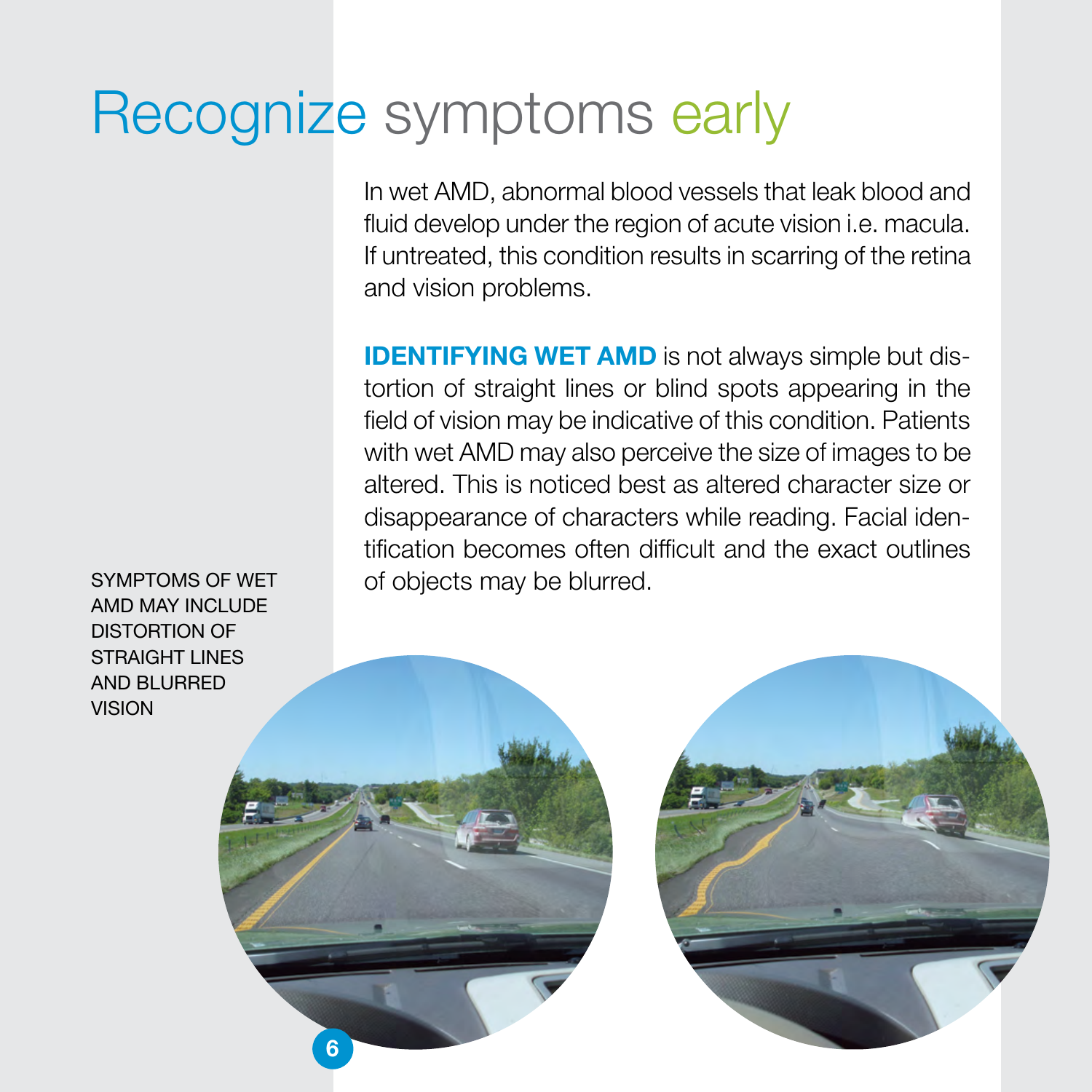#### DIAGNOSING WET AMD AND STARTING TREAT-

**MENT** as early as possible is important for preserving vision and stopping or slowing down its progress. The condition is often noticed only when the symptoms are clearly discernible and vision is already permanently impaired. Untreated wet AMD can progress to loss of central vision within two years from onset. People belonging to risk groups as well as those who have even minor symptoms should have their eyes and vision checked regularly by an ophthalmologist in order to ensure early diagnosis. You can monitor and test your own vision with the Amsler grid, for instance. The grid is available on the back cover of this guideline.

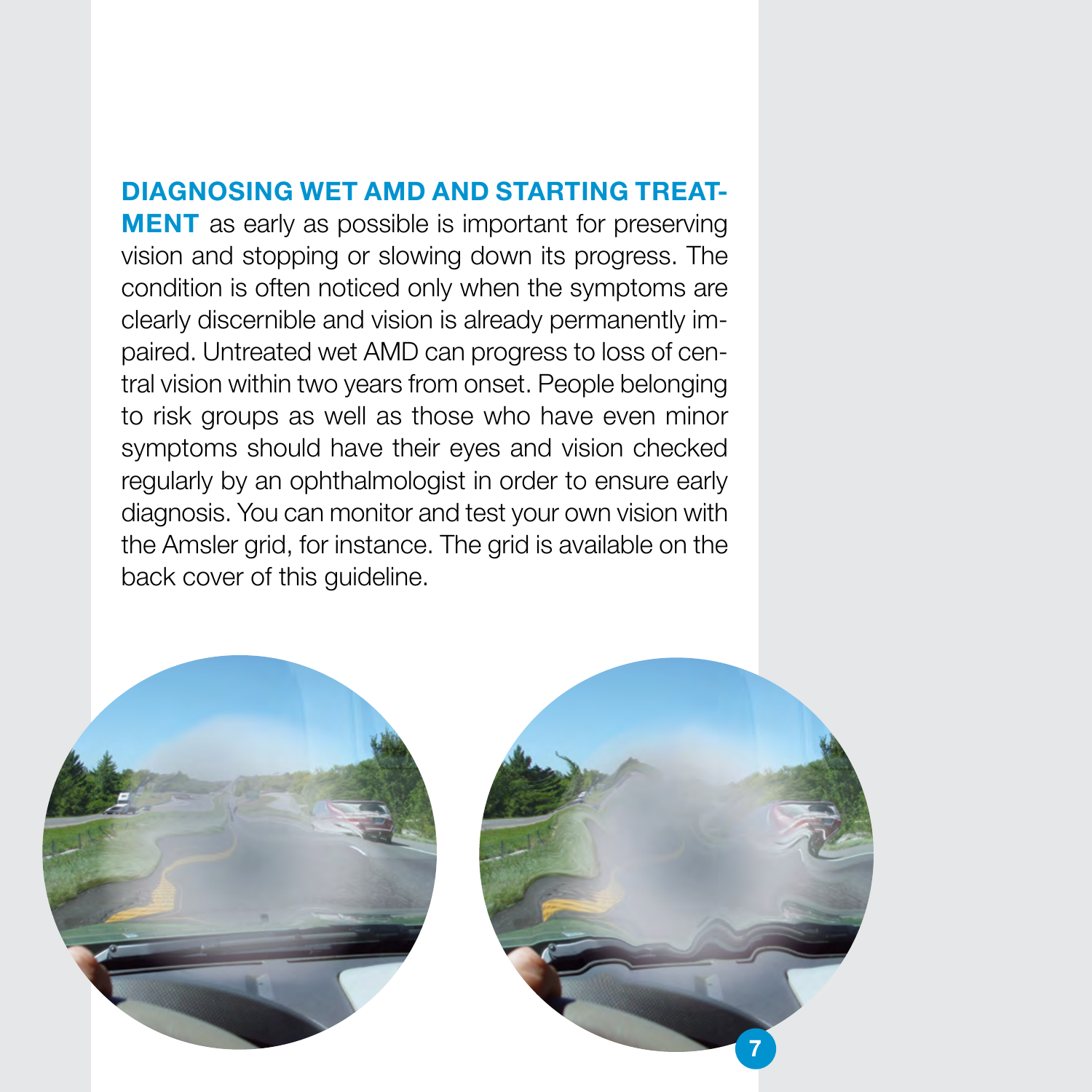## Treatment of wet AMD

WET AGE-RELATED MACULAR DEGENERATION CAN BE DIAGNOSED with a microscope examination carried out by an ophthalmologist. To confirm the diagnosis, an optical coherence tomography (OCT) is often also done and, if needed, contrast imaging of blood vessels.

THERE ARE TREATMENT ALTERNATIVES FOR **WET AMD** that may help to slow down its progress and in some cases even restore lost vision. Blood vessel growth factor inhibitors are administered into the eye as injections. In an injection to the vitreous humor, the drug substance is injected into an anesthetized eye with a thin needle. Drug injections to the eye prevent the growth of abnormal blood vessels.

> Wet AMD is also treated using a laser with the aim of destroying the leaking blood vessels. This treatment method is suitable for some patients. Patients with wet AMD can be treated with photodynamic therapy in which a drug is injected into the patient's veins from where it also travels to the eyes.

MEASURING VISUAL ACUITY IS ONE OF THE EXAMINATIONS FOR AMD

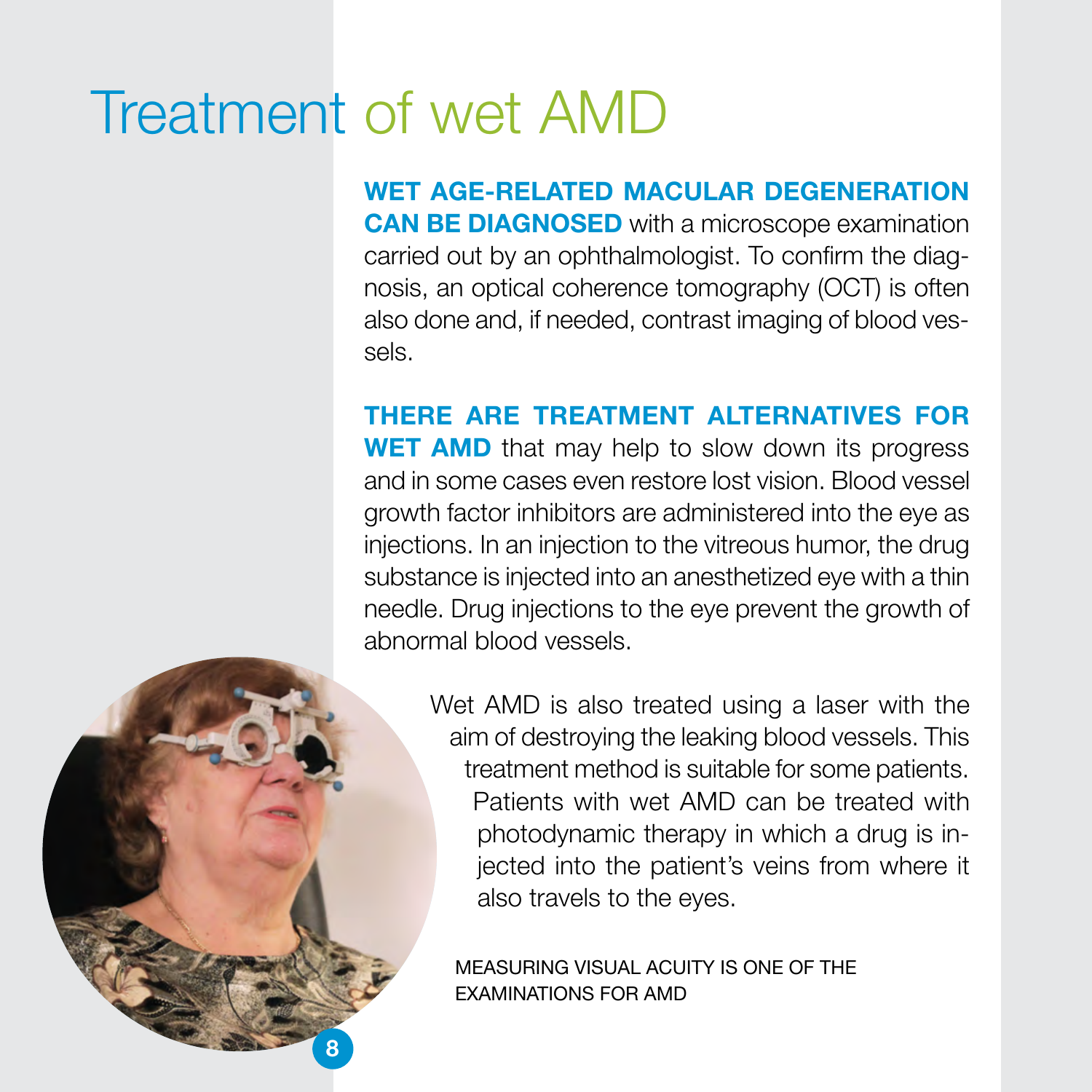After the injection, light is directed to the patient's eyes in order to activate the drug and destroy new blood vessels. This treatment slows down the progression of visual impairment. Photodynamic therapy is suitable for certain types of wet AMD.

In the treatment for wet AMD, it is important to remember that this is a chronic, progressive disease that requires continuous monitoring and regular treatment.



PATIENT READY FOR BIOMICROSCOPE EXAMINATION

# New treatments may even restore vision loss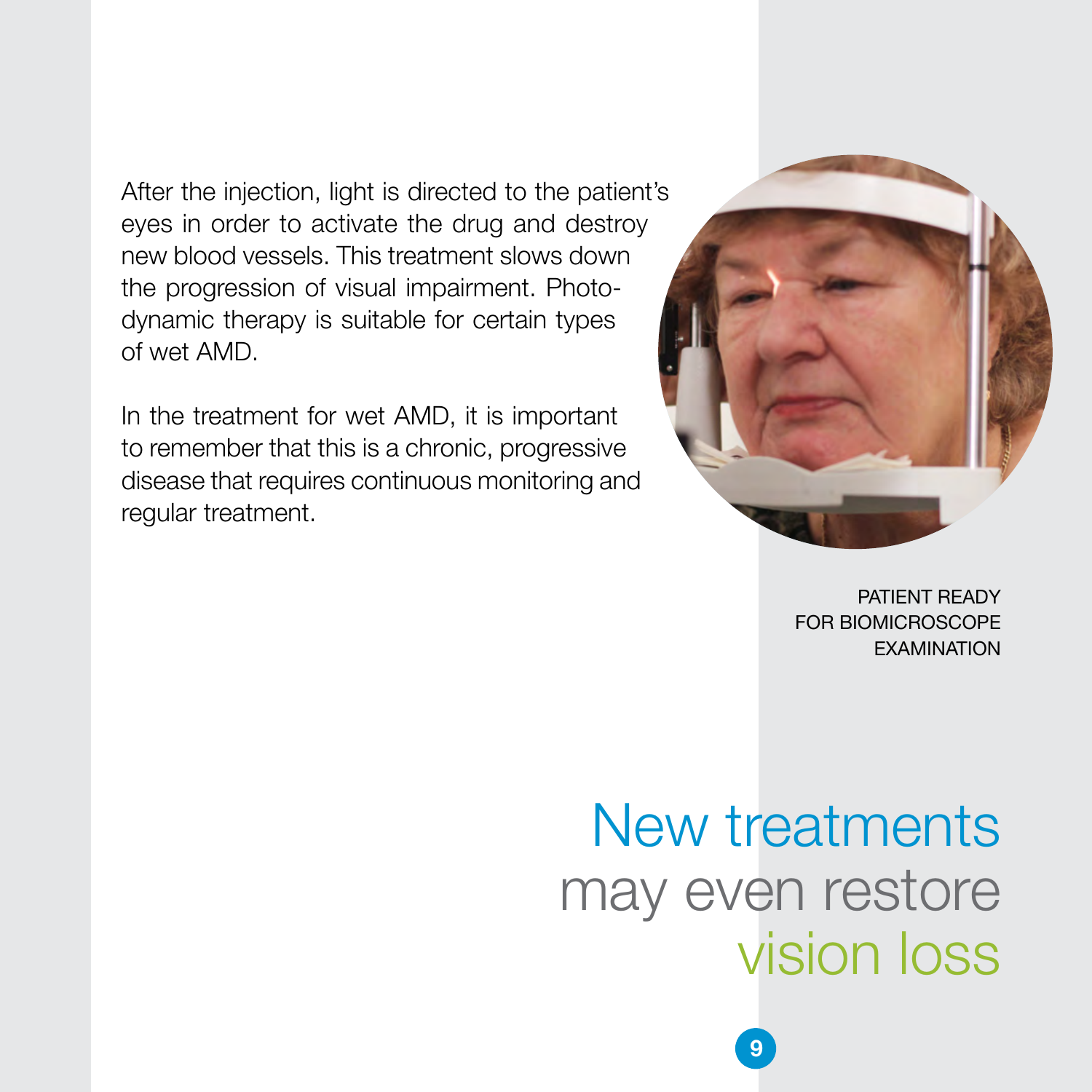# Independent life despite the disease

tasks and independent life difficult. The risk of falling over also increases with poor vision and therefore the patient should be trained in how to move safely both indoors and outdoors.

Early diagnosis and starting treatment is important in preserving vision because vision loss makes many daily

MANY WHO SUFFER FROM AMD GET HELP from rehabilitation services and tools meant for people with impaired vision, such as a white cane, magnifying glasses to help in reading, large print newspapers and books, easy-to-read watches and phones, bright lamps designed for accurate tasks, voice-activated computers and phones, and talking clocks and kitchen appliances.

> It is important that the patient receives help and training in how to cope in daily life. In addition to rehabilitation services, psychosocial support and therapy help in coping with daily tasks, independent living and maintaining a meaningful quality of life.

AMD MAY CAUSE SURPRISING DIFFICULTIES E.G. IN CARRYING OUT DAILY TASKS

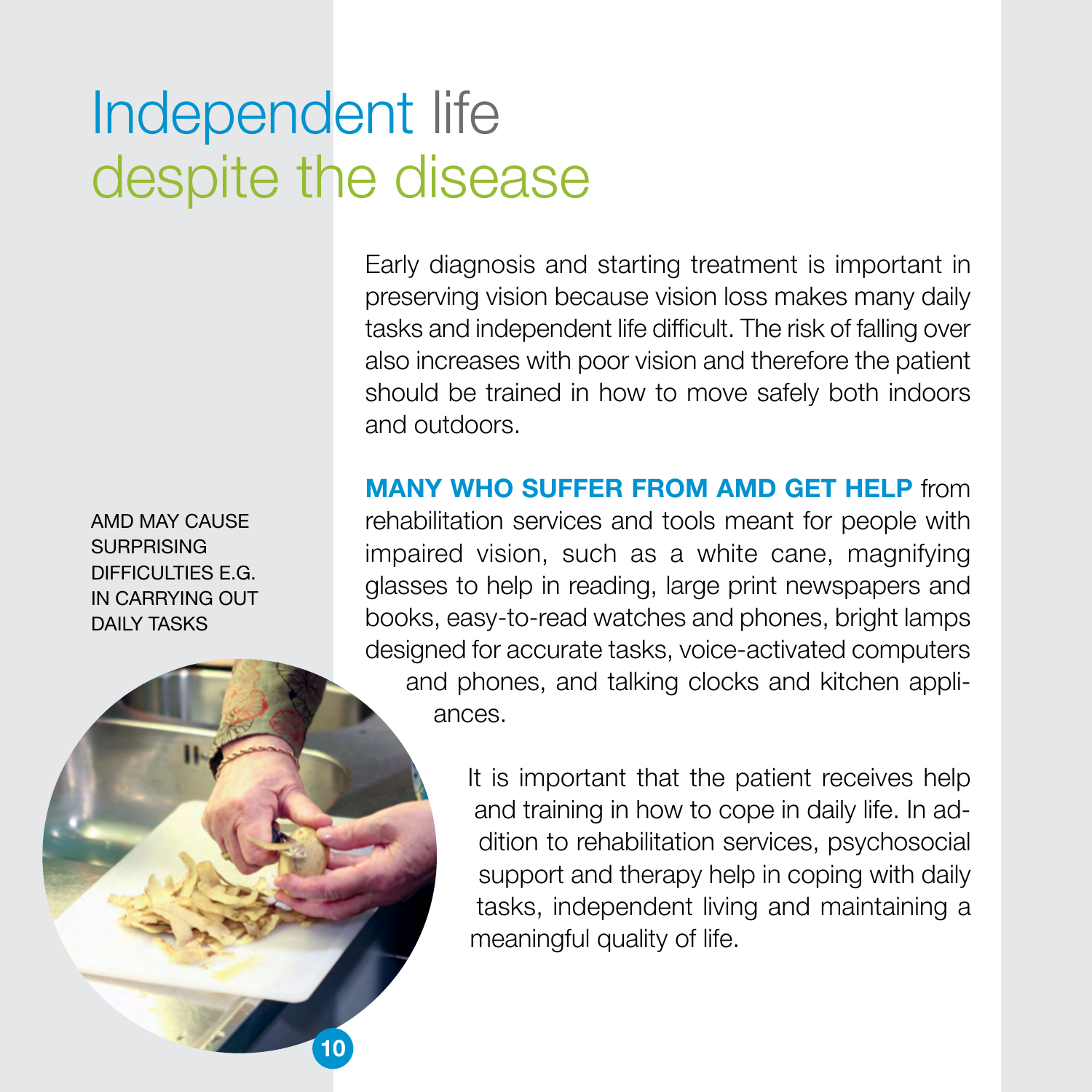Many tools make life easier

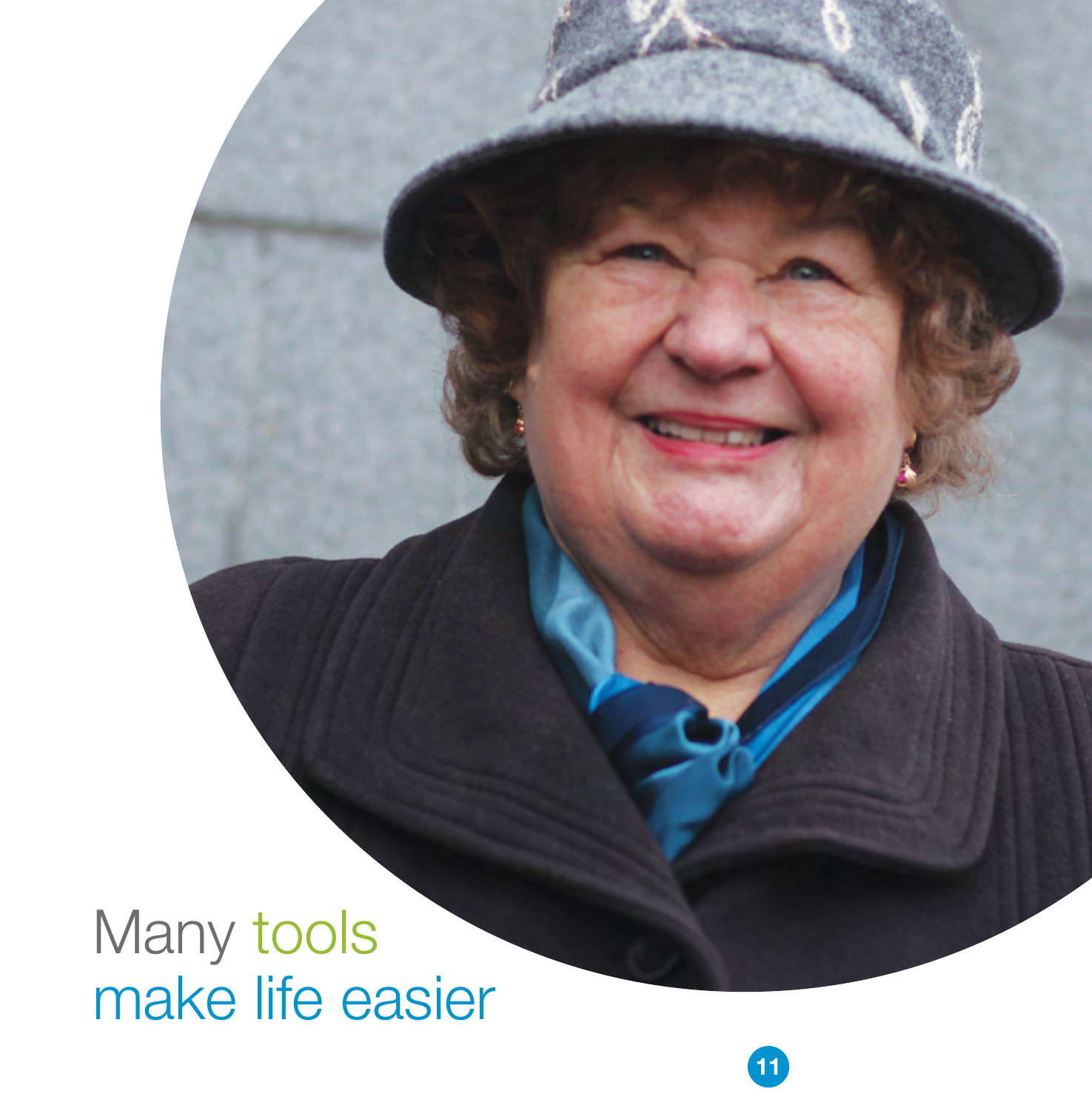### WET AGE-RELATED MACULAR DEGENERATION MAKES E.G. THE FOLLOWING DIFFICULT:

- Reading and writing
- Shopping
- Paying bills
- Watching television
- Preparing food
- Playing cards
- Using a computer
- Gardening
- Cleaning
- Doing handiwork
- Driving
- Using public transportation, e.g. identifying bus numbers
- Identifying faces
- Playing music
- Golfing, fishing and other outdoor hobbies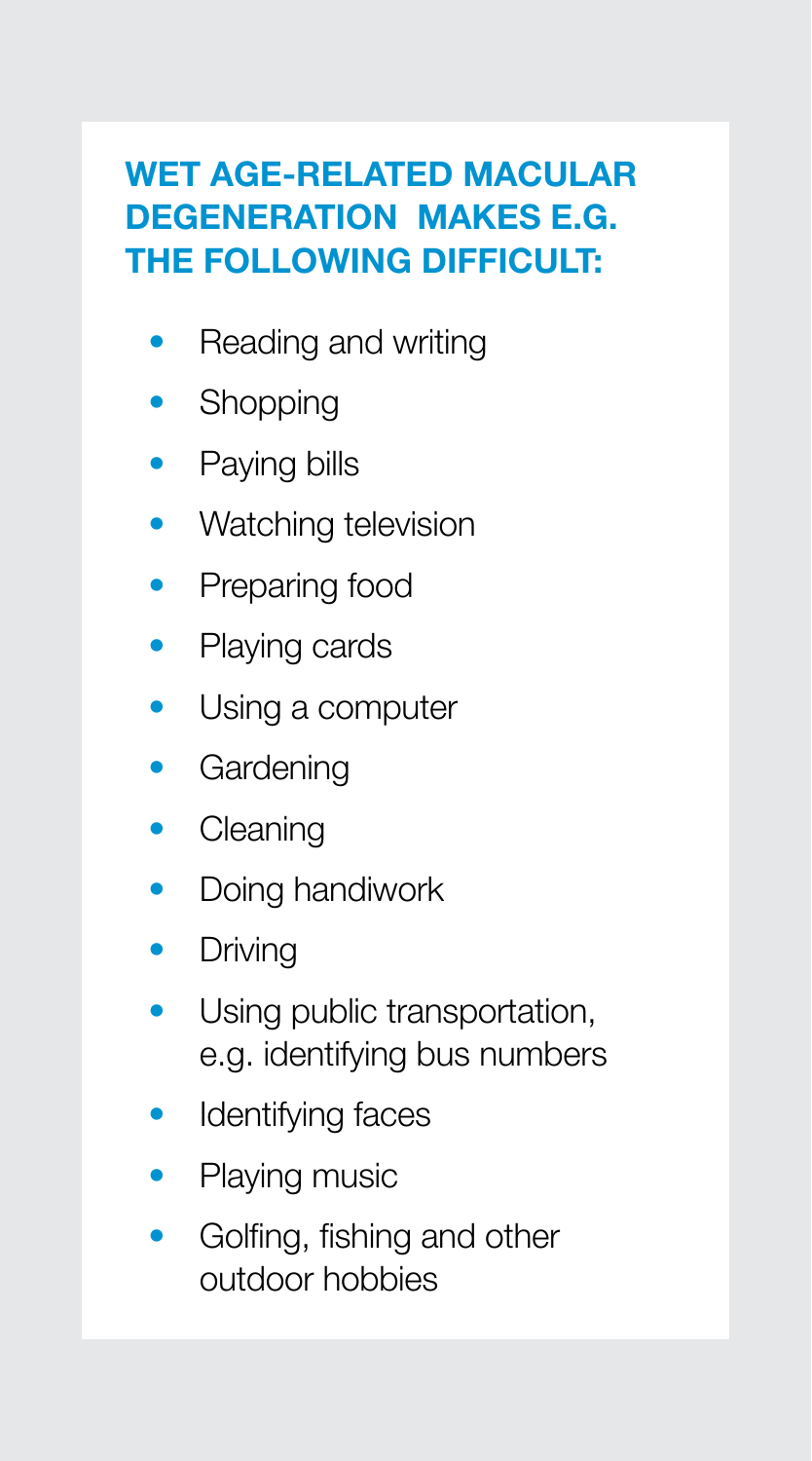You can do a simple AMD test with the help of the grid on the back cover. In the test you should look at the black and white Amsler grid. If the lines seem distorted or in some other way abnormal, this may be a sign of a retinal disease. In such a case contact an ophthalmologist as soon as you can.

### AMSLER TEST  $\rightarrow \rightarrow \rightarrow \rightarrow \rightarrow$

- 1. If you use reading glasses, you should wear them also during the test. (Bifocals or multifocals may falsify the test result).
- 2. Place the chart at a distance of 30 cm from your eyes. Cover one eye.
- **3.** Focus your eye at the black dot in the center of the grid.
- 4. Repeat the test similarly with the other eye.
- **5.** If the lines in the grid are blurred, curved, irregular or diminished, contact an ophthalmologist immediately.